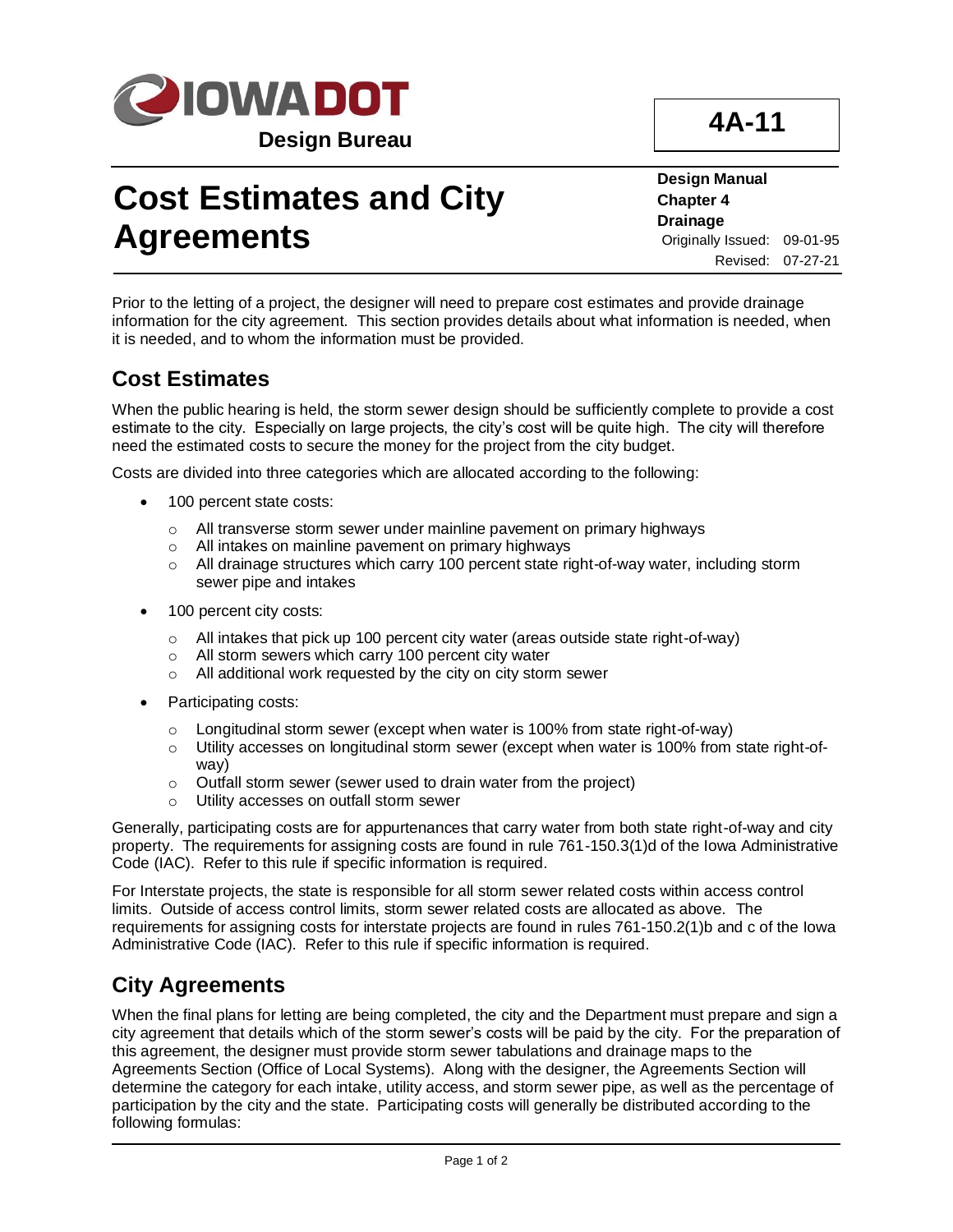State Participation = Iowa DOT right-of-way area along the project × 100% Total area draining onto project limits

City Participation = 100% - State Participation

The city agreement will contain a tabulation of all storm sewer to be paid for by the city. This includes 100 percent city costs and participating city costs. A cost estimate prepared by the Agreements Section may be included in the city agreement depending on estimated letting prices. The designer should check these tabulations to make sure they are correct when reviewing the city agreement before the final submittal to the city for approval.